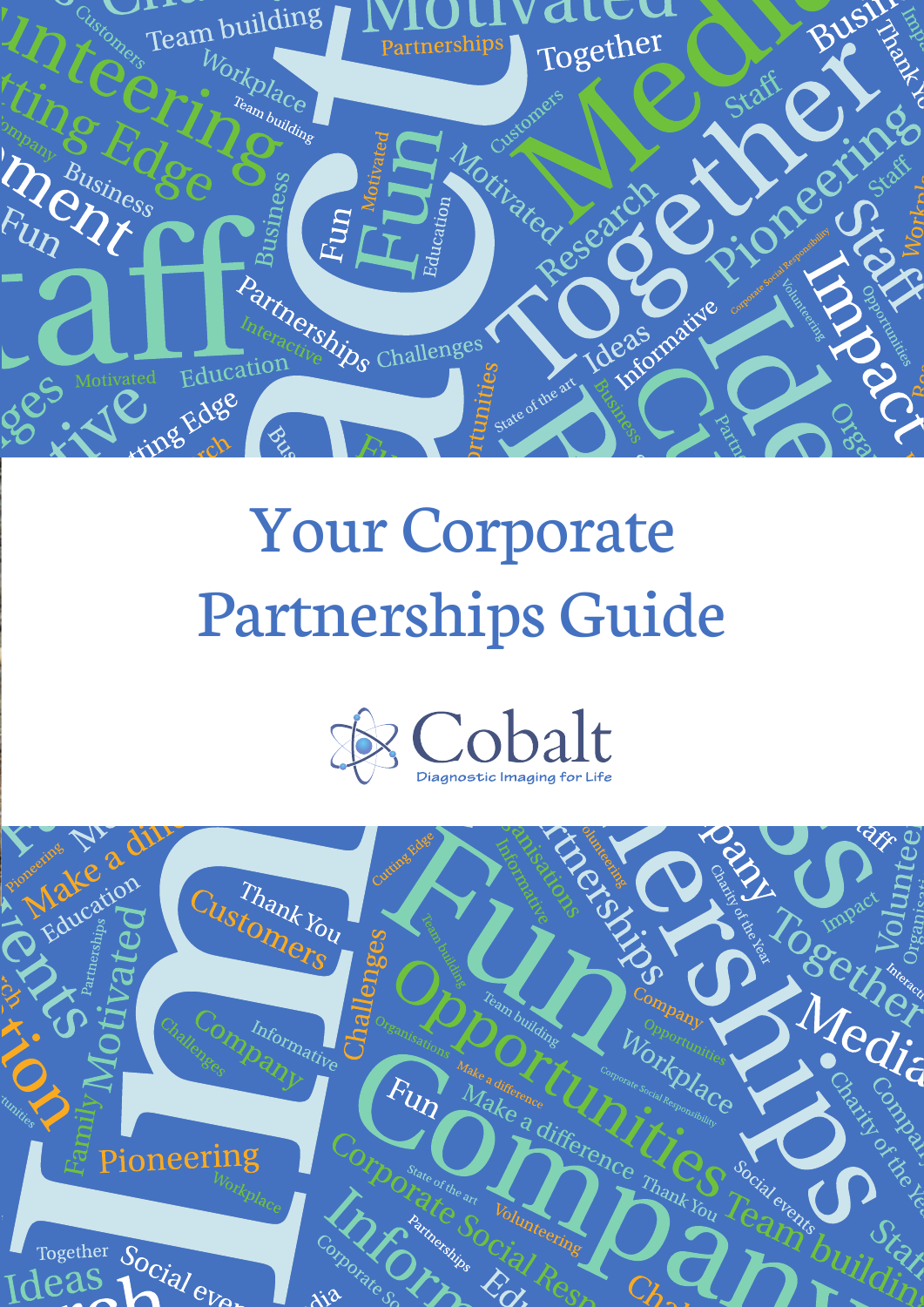

## Why choose Cobalt?

We know that you'll be looking for a cause that supports your efforts, spends your money wisely and makes a real difference. At Cobalt we have a strong track record.

Your money will go directly towards offering equipment and services not generally available within the NHS. We provide the PET/CT service for the NHS, primarily for oncology patients who live in the Three Counties. Cobalt is also leading the way, working in partnership with the NHS to diagnose dementia. This is pioneering work with huge benefits to many patients. We provide training for healthcare professionals and education on cancer prevention for the general public.

## How can you get involved?

#### Charity of the Year

Choosing Cobalt as your charity gives everyone involved the chance to really understand how we are making such a difference to so many people, who you can help us support. You can see your total grow and watch the pennies turn into pounds. It's a great way to boost morale, promote teamwork, raise your profile and support a much loved charity.

#### Fundraising

Whether it's taking part in one of our challenge events or cake sales, staff fundraising is fun, simple and sociable. By supporting your staff's fundraising efforts your company will build motivated and engaged teams and develop their personal and professional skills.

#### Donate gifts in kind

From raffle prizes, to equipment, there are plenty of ways we can use your donated items. We run two large raffles a year – summer and Christmas and are on the lookout for great prizes. We have supporter groups who run countless events throughout the year. They are always looking for tombola prizes such as beauty products, toys, bottles of wine, homeware or gift vouchers.

#### Donating services or professional advice

Please do let us know if you can help us in this way. Local company Integrita kindly donated their services to make a short video for our website free of charge. The video featured our volunteers who raise over £30,000 each year through making recycled cards. Exclusive use venue, Manor by the Lake, kindly donated a 'thank you' afternoon tea for 100 volunteers.

### Company Volunteering

#### Team building

We know that teamwork is key to good business. Our team-building events help to build employee confidence, enhance team working skills, while also having a huge impact on the work that we do.

#### Challenge events

Do you have energetic employees? They can join our team or organise a company team at a range of exciting challenge events.

#### Workplace giving

Staff can give a donation to Cobalt on a regular basis through the payroll. This provides us with a consistent supply of funds. You can support your employees' choice to donate to Cobalt by matching employees' donations. This will double the impact of their donation.

#### Make a difference

Your company can make a difference by supporting the work that we do. We recognise that companies and their employees want to see where their support goes and we will ensure that you have 'line of sight' for any money raised. From providing teams of volunteers for our events and volunteer projects, we will work with you to create the right package.

*Top: Mears Group plc. Nationwide Building Society, High Street, Cheltenham. Willans LLP Solicitors. Bottom: GE Aviation. Gloucestershire Constabulary. Printwaste.*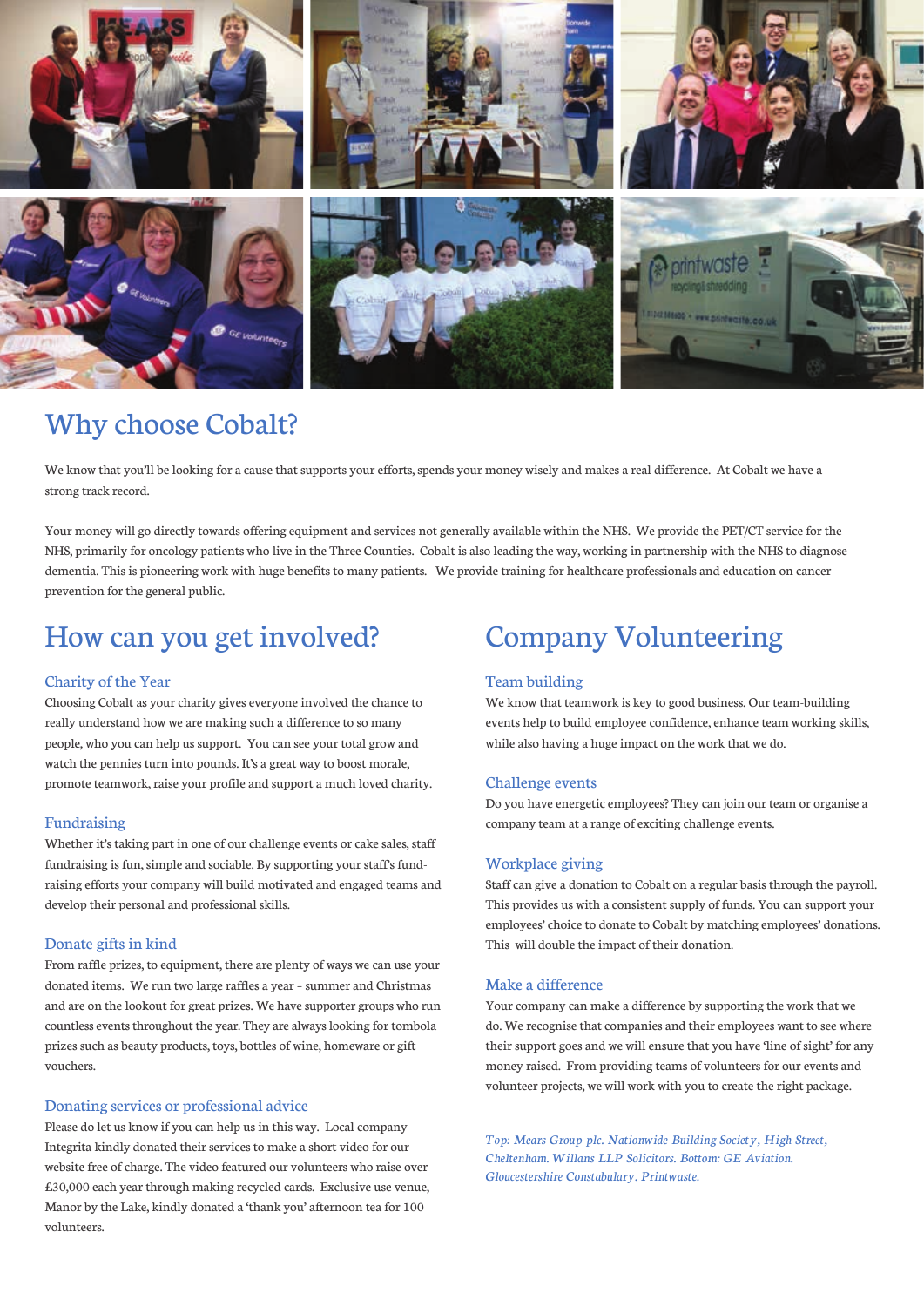## Would you like to support a specific area of our work?

#### Teenage and Young Adults with Cancer Nurse Specialist

For teenagers and young adults, traditionally little support has been put into place that delivers according to their specific needs, with patients often either treated alongside children of a younger age or with adults. The Cobalt Teenage and Young Adults Cancer Nurse ensures that an appropriate framework is established at a time when they are most vulnerable. Megan Willsher was appointed as the Cobalt TYA Cancer Nurse in June 2011 and is based at Cheltenham General Hospital; she is one of only five TYA Cancer Specialist Nurses in the South West. The funding required to provide this service is £28,000 per year. Your company can help us to continue to fund this valuable resource for young cancer patients.

#### Dementia Research

One of Cobalt's objectives is to improve the diagnosis and treatment of dementia. In order to potentially develop new treatments for dementia, Cobalt has also formed a partnership with the 2gether Trust to increase patient participation in research trials into new treatments. The Charity is funding two research nurses who will work with doctors and patients to recruit patients into national trials and Cobalt will also support many of these trials with the state-of-the-art imaging equipment. Ultimately the aim of the Charity is to work with the Trust and other organisations to find new treatments for dementia. Each research nurse costs £40,000 per year.

#### Cancer Research

We are also an important centre for cancer research and contribute PET/CT imaging services for many different national and international projects, covering areas such as Lymphoma, Oesophageal cancer, Myeloma and Lung cancer. Many of these projects are involved in studying the effects of current treatments for cancer or establishing the efficacy of new and novel cancer drug treatments. All of which have the potential to make effective contributions in providing measurable differences in the management and treatment of these illnesses, which could in turn provide real benefits to patients both in the long and short term.

Working with the Institute of Translational Medicine (ITM) and Queen Elizabeth Hospitals Birmingham (QEHB) we developed the ITM Imaging Centre, an MRI research facility, which enables a broad range of research for many specialties including cardiac liver, oncology and neurosurgery.

#### Fund something new

Technology moves fast so it is critical that Cobalt stays ahead. We must be ready to invest in the best diagnostic scanning equipment. Our corporate partners have the opportunity to financially support new activities or equipment in the key areas of need that we have identified. Please visit our website, or contact us for details of our latest projects.